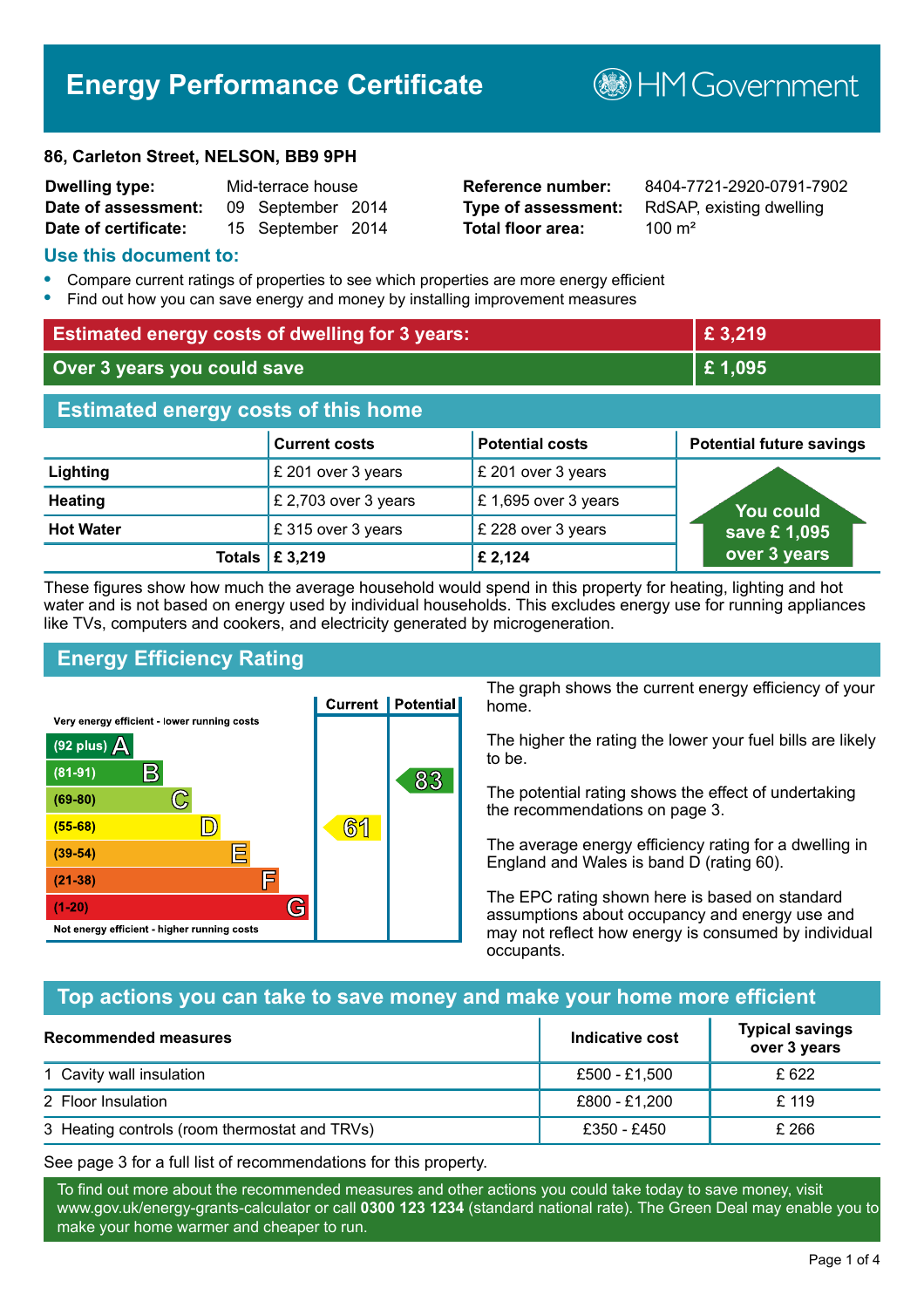#### **Summary of this home's energy performance related features**

| <b>Element</b>        | <b>Description</b>                             | <b>Energy Efficiency</b> |
|-----------------------|------------------------------------------------|--------------------------|
| Walls                 | Cavity wall, as built, no insulation (assumed) | *****                    |
| Roof                  | Pitched, 250 mm loft insulation                | ★★★★☆                    |
| Floor                 | Solid, no insulation (assumed)                 |                          |
| Windows               | Fully double glazed                            | ★★★★☆                    |
| Main heating          | Boiler and radiators, mains gas                | ★★★★☆                    |
| Main heating controls | Programmer, no room thermostat                 | ★☆☆☆☆                    |
| Secondary heating     | Room heaters, mains gas                        |                          |
| Hot water             | From main system                               | ★★★★☆                    |
| Lighting              | Low energy lighting in 86% of fixed outlets    | *****                    |

Current primary energy use per square metre of floor area: 238 kWh/m² per year

The assessment does not take into consideration the physical condition of any element. 'Assumed' means that the insulation could not be inspected and an assumption has been made in the methodology based on age and type of construction.

See addendum on the last page relating to items in the table above.

#### **Low and zero carbon energy sources**

Low and zero carbon energy sources are sources of energy that release either very little or no carbon dioxide into the atmosphere when they are used. Installing these sources may help reduce energy bills as well as cutting carbon. There are none provided for this home.

# **Your home's heat demand**

For most homes, the vast majority of energy costs derive from heating the home. Where applicable, this table shows the energy that could be saved in this property by insulating the loft and walls, based on typical energy use (shown within brackets as it is a reduction in energy use).

| <b>Heat demand</b>           | <b>Existing dwelling</b> | Impact of loft<br>insulation | Impact of cavity<br>wall insulation | Impact of solid<br>wall insulation |
|------------------------------|--------------------------|------------------------------|-------------------------------------|------------------------------------|
| Space heating (kWh per year) | 12.027                   | N/A                          | (3,301)                             | N/A                                |
| Water heating (kWh per year) | 2,240                    |                              |                                     |                                    |

You could receive Renewable Heat Incentive (RHI) payments and help reduce carbon emissions by replacing your existing heating system with one that generates renewable heat, subject to meeting minimum energy efficiency requirements. The estimated energy required for space and water heating will form the basis of the payments. For more information, search for the domestic RHI on the www.gov.uk website.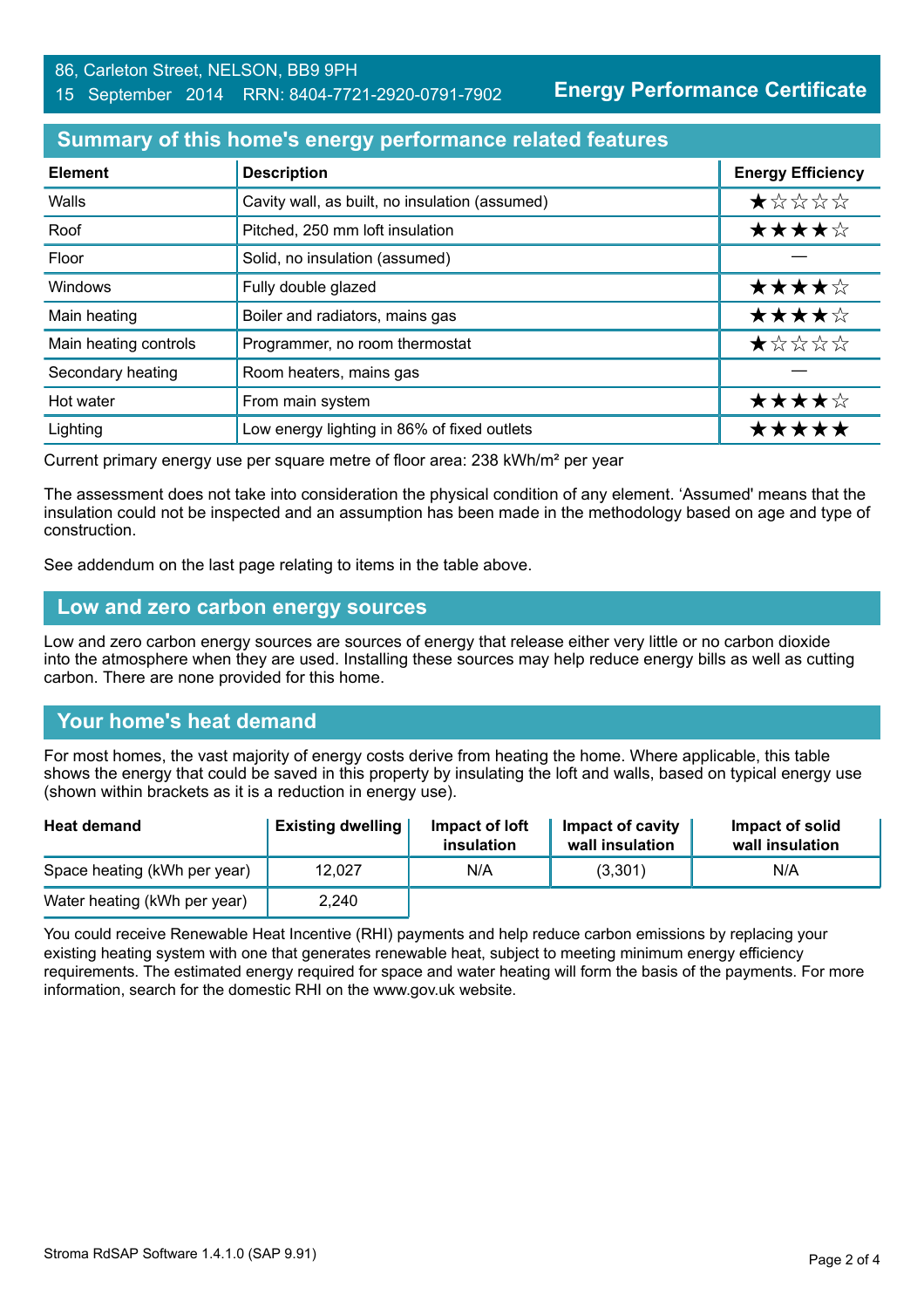#### 86, Carleton Street, NELSON, BB9 9PH 15 September 2014 RRN: 8404-7721-2920-0791-7902

#### **Recommendations**

The measures below will improve the energy performance of your dwelling. The performance ratings after improvements listed below are cumulative; that is, they assume the improvements have been installed in the order that they appear in the table. Further information about the recommended measures and other simple actions you could take today to save money is available at www.gov.uk/energy-grants-calculator. Before installing measures, you should make sure you have secured the appropriate permissions, where necessary. Such permissions might include permission from your landlord (if you are a tenant) or approval under Building Regulations for certain types of work.

| <b>Recommended measures</b>                 | Indicative cost  | <b>Typical savings</b><br>per year | <b>Rating after</b><br>improvement |
|---------------------------------------------|------------------|------------------------------------|------------------------------------|
| Cavity wall insulation                      | £500 - £1,500    | £ 207                              | <b>D68</b>                         |
| Floor Insulation                            | £800 - £1,200    | £40                                | <b>C70</b>                         |
| Heating controls (room thermostat and TRVs) | £350 - £450      | £89                                | C73                                |
| Solar water heating                         | £4,000 - £6,000  | £ 30                               | C74                                |
| Solar photovoltaic panels, 2.5 kWp          | £9,000 - £14,000 | £ 238                              | <b>B83</b>                         |

#### **Alternative measures**

There are alternative measures below which you could also consider for your home.

**•** External insulation with cavity wall insulation

# **Opportunity to benefit from a Green Deal on this property**

Green Deal Finance allows you to pay for some of the cost of your improvements in instalments under a Green Deal Plan (note that this is a credit agreement, but with instalments being added to the electricity bill for the property). The availability of a Green Deal Plan will depend upon your financial circumstances. There is a limit to how much Green Deal Finance can be used, which is determined by how much energy the improvements are estimated to **save** for a 'typical household'.

You may be able to obtain support towards repairs or replacements of heating systems and/or basic insulation measures, if you are in receipt of qualifying benefits or tax credits. To learn more about this scheme and the rules about eligibility, call the Energy Saving Advice Service on **0300 123 1234** for England and Wales.